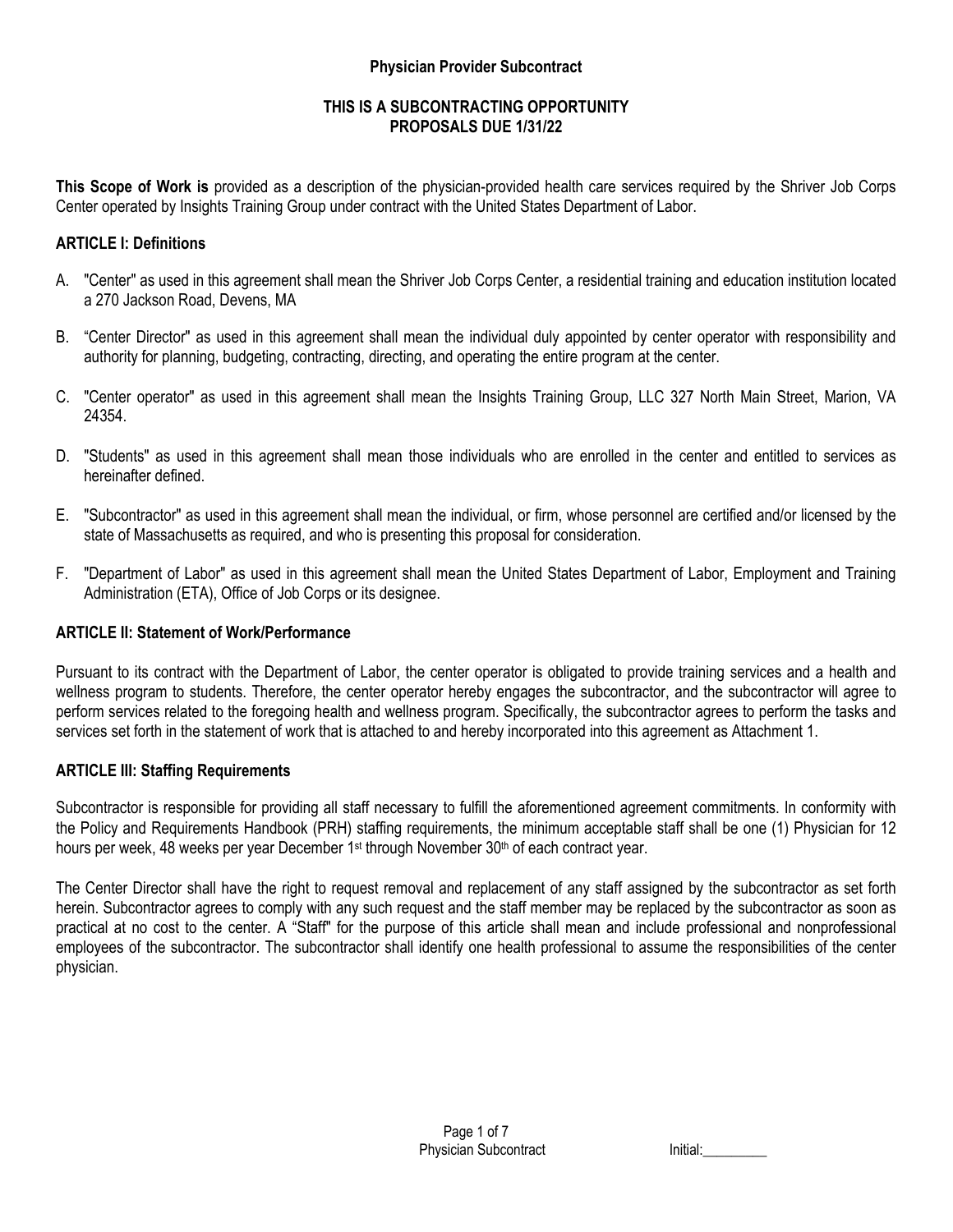## **ARTICLE IV: Period of Performance**

Standard facility contract year runs from December 1<sup>st</sup> through November 30<sup>th</sup> of the following year. The parties mutually agree that this agreement shall be in effect from the point when an award notification is provided to the subcontractor by the Center's Purchasing Agent. The agreement also includes the possibility of 12-month extensions as approved.

# **ARTICLE V: Compensation/Payment/Limitation**

# **A. Compensation**

Remuneration for services rendered will be at a dollar-per-hour rate for:

SJCC 2021 CONTRACT YEAR (December 1, 2021 through November 30, 2022) or whatever the remaining balance of the contract year shall be. This also includes any continuation of services as approved with the inclusion of optional year extensions if any are available.

# **B. Payment**

Payment shall be made within thirty (30) days of receipt by the center operator of an acceptable invoice.

# **ARTICLE VI: Indemnification and Insurance**

The subcontractor does hereby agree to indemnify and hold harmless the center operator; the center; the Department of Labor and their officers, agents, and employees from any claim, action, lawsuit or liability for injury or damage to any person or property arising out of performance of this agreement. The subcontractor is required to maintain a current professional liability policy with a limit of at least \$1,000,000 per claim, \$3,000,000 annual aggregate.

# **ARTICLE VII: Independent Contractor**

This agreement is not intended by the parties to constitute or create a joint venture, partnership, formal business organization of any kind, or employer/employee relationship between the parties, and the rights and obligations of all parties shall be only those expressly set forth herein. Neither party shall have authority to bind the other except to the extent authorized herein. The parties to this agreement shall remain as independent contractors at all times, and neither party shall act as the agent for the other.

Subcontractor shall secure and keep current, at its own expense, all licenses and other certifications required by law or otherwise necessary to fulfill the statement of work. Subcontractor shall be solely and exclusively liable to third parties for all costs incurred by the subcontractor and for all claims of damage against the subcontractor arising out of or based on subcontractor's performance of this agreement, and is responsible for maintaining proper insurance, at the subcontractor's sole expense, to cover any and all such contingencies. Subcontractor shall also assume full responsibility for payment of any and all federal, state, and local taxes or contributions imposed or required under unemployment insurance, social security, and income tax laws, with respect to subcontractor's performance under this agreement.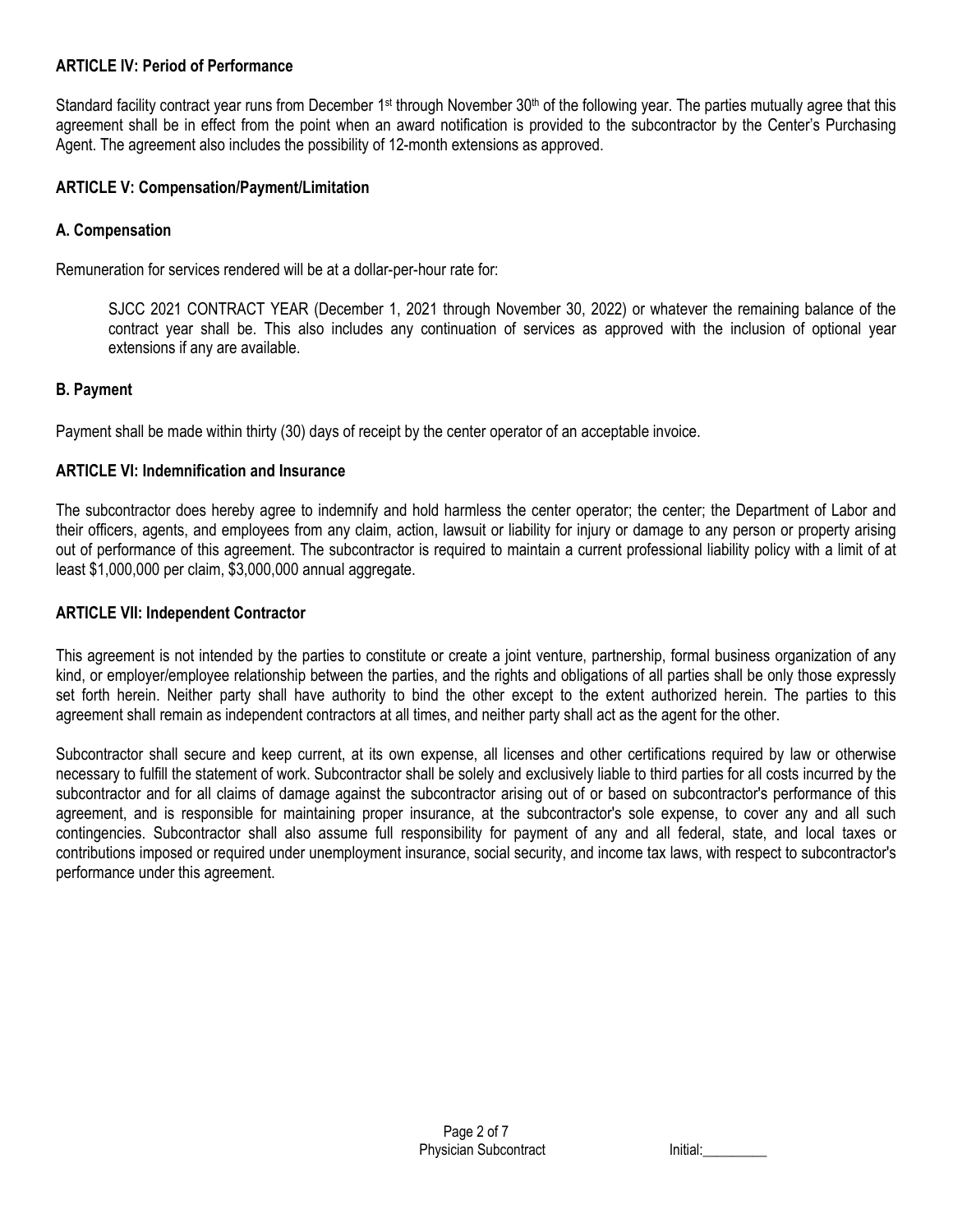## **ARTICLE VIII: Termination of Agreement**

This agreement may be terminated by the center operator, Department of Labor, or subcontractor upon thirty (30) days written notice. The notice shall be effective on the same date as duly posted in the United States mail, certified, addressed and postage paid. The notice shall be sent to the affected parties at:

| To the center:          | Shriver Job Corp Center<br>Attn: Center Director<br>270 Jackson Road<br>Devens, MA 01434 |
|-------------------------|------------------------------------------------------------------------------------------|
| To the center operator: | Insights Training Group, LLC<br>327 N. Main Street<br>Marion, VA 24354                   |
| To the Subcontractor:   |                                                                                          |

The center operator also reserves the right to terminate this agreement, in whole or in part, with or without notice.

#### **ARTICLE IX: General Provisions**

The parties agree that the following provisions are applicable to this agreement:

- A. That the subcontractor agrees to perform its services in accordance with professional standards and policies, procedures, and guidelines as may be established, from time to time, by the Department of Labor and/or the center operator. The subcontractor further agrees and acknowledges that the Department of Labor and the center operator reserve the right to change, modify, alter, and revoke the said policies, procedures, and guidelines.
- B. That no services under this agreement shall be delegated or subcontracted without the express written permission of the center operator.
- C. That the center operator may at any time, by written order, make reasonable requests for amendments and additions, within the general scope of this agreement, in the definition of services and tasks to be performed, the time, and the place of performance thereof.
- D. That the subcontractor shall maintain confidential health records on each student. These records shall be maintained in accordance with all Department of Labor and Job Corps standards and shall be the property of the Department of Labor.
- E. That the subcontractor shall make no public statements with respect to this agreement or its work there under and shall issue no public statements or advertising or conduct research related thereto without the prior written approval of the Center Director and the Department of Labor.
- F. That the subcontractor shall provide the center operator with current copies of professional licenses and insurance certificates.
- G. That it is understood and agreed that the services provided by subcontractor are subject to monitoring and review by the Department of Labor.
- H. That this agreement is subject to the terms and conditions of the center operator's prime contract and certain provisions contained therein may be applicable to subcontractor. It is hereby understood and agreed that the provisions set forth in Attachment 2, if any, are hereby incorporated into this agreement by reference and shall have the same force and effect as though set out in full text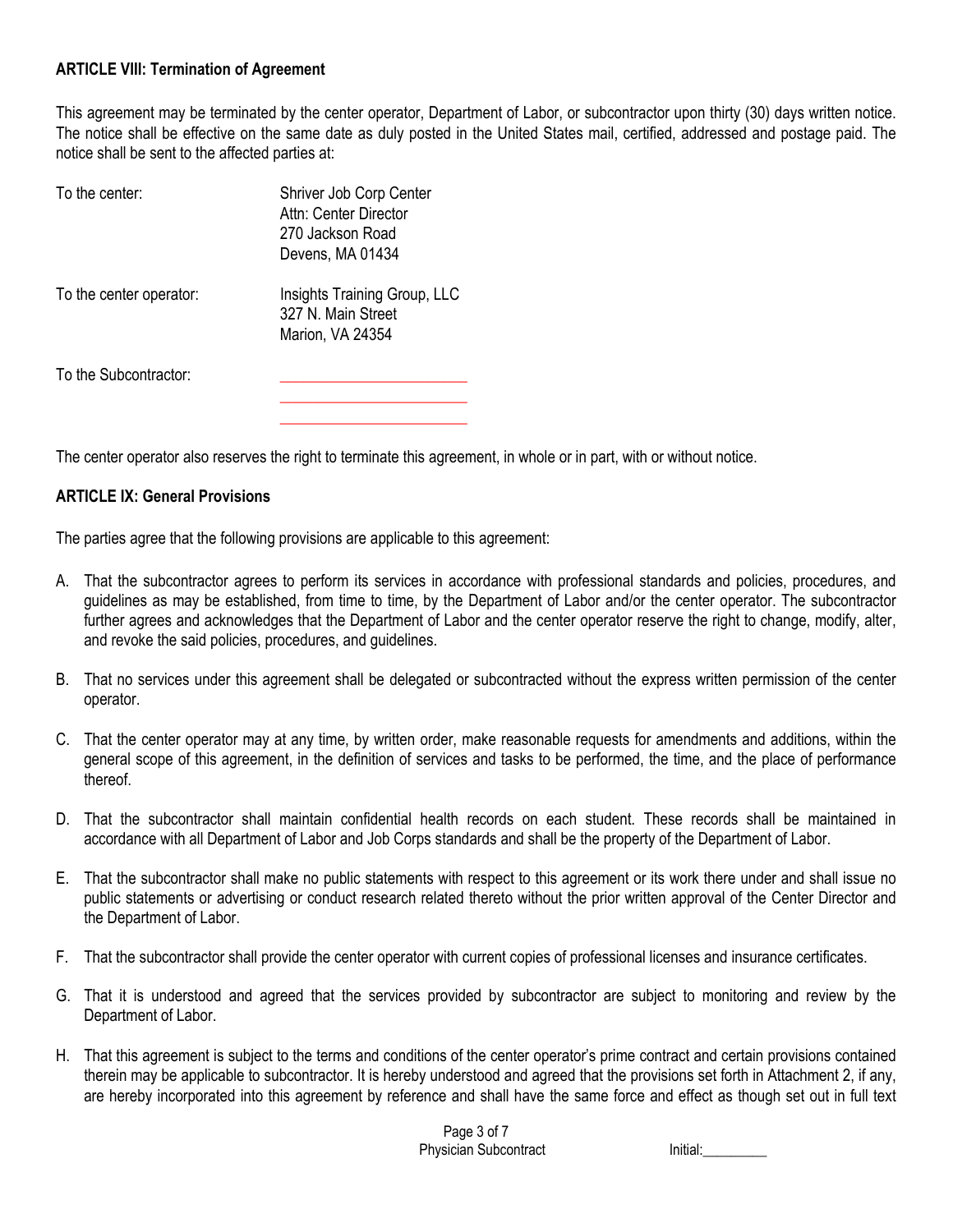herein.

- I. The agreement shall be construed and enforced in accordance with the laws of the state of Massachusetts.
- J. If any term or provision of this agreement is held to be illegal, invalid, void, and/or unenforceable, for any reason, such term or provision shall be fully severable; this agreement shall be construed and enforced as if such illegal, invalid, void, and/or unenforceable term or provision had never comprised a part of this agreement; and the remaining terms and provisions of this agreement shall remain in full force and effect.
- K. This agreement can only be modified in writing executed by each of the parties or their authorized agents.
- L. This writing is intended by the parties to .be the final expression of their agreement and is a complete and exclusive statement of its terms, and all communications, negotiations, considerations, and representations, whether written or oral, between the parties with respect to the subject matter of this agreement are incorporated. Other than as specifically set forth in this agreement, no representations, understandings, and/or agreements have been made or relied upon in the making of this agreement.
- M. Evaluation of Award:

Insights Training group, LLC anticipates the award of a single contract as a result of this solicitation to the responsible offeror whose proposal is responsive to the solicitations and is determined to be the best value. Selection of the best value is determined through the process of evaluating strengths and weaknesses of each Offeror's proposal in accordance with the evaluation criteria stated herein.

In determining the best value, credentials are more important than past performance. Credentials and past performance combined are more important that cost.

Insights Training Group, LLC is more concerned with obtaining a proposal demonstrating superior credentialing and past performance than making an award at the lowest evaluated cost. Thus, the closer or more similar in merit that the Offeror's credentials and past performance are evaluated to be the more likely the evaluated cost may be the determining factor in selection for award. However, Insights Training group, LLC will not make an award at the premium in cost that it considers disproportionate to the benefits associated with the evaluated superiority of the Offeror's credentials and past performance.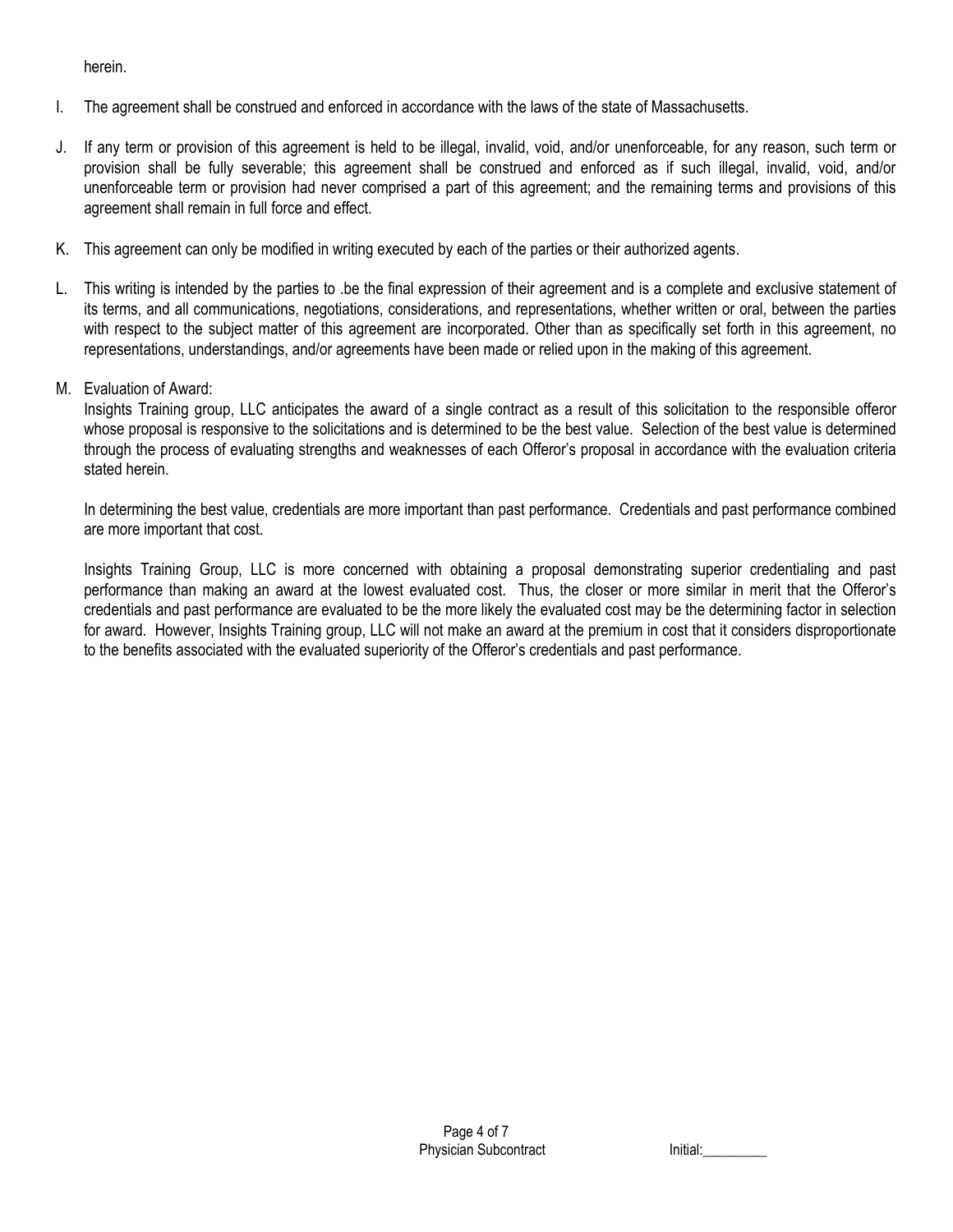#### Attachment 1 **CENTER PHYSICIAN STATEMENT OF WORK**

# **Section A**

The center and the center physician hereby agree that the services to be provided will include, but will not be limited to, those health and wellness services specified in the Job Corps Federal Regulations (Title 20 Code of Federal Regulations, Part 638.510) in the Job Corps Policy and Requirements Handbook (PRH) Chapter 6, and applicable Technical Assistance Guides (TAGs). These services include:

1. The development, implementation, and monitoring of the total center health and wellness program, to help students become and stay employed, including:

- Advising the center director and health services staff on all medical and health related matters. This shall include staffing requirements; the advisability of medical separations, including the furnishing of diagnosis, prognosis, and recommendations for future care; the utilization and cost of services; the personalization of patient care; and any other health areas deemed appropriate by the center physician and the center director.
- Consulting with center staff on ordering, accounting for, and safeguarding health equipment, supplies, and medications.
- With due regard for Job Corps requirements, the center physician will prioritize health needs and set program direction accordingly. To accomplish this, the center physician should confer with the health and wellness director (HWD), the center dentist, and center mental health consultant (CMHC), and meet with the center director or administrative officer on a monthly basis to review policies and expenditures for that period and establish restraints, if necessary, to stay within budgetary guidelines. The center physician may involve the regional health consultants in this process, if needed.
- Developing a system to promote the coordination and integration of the health components (medical, oral health, mental health, environmental health, and health education) with other center activities. This will be done in cooperation with the HWD, center dentist, and CMHC.
- Providing advice and assistance to health education instructors on the implementation of the health and wellness program and promoting health and wellness outside the clinic walls (i.e., out on center) to enhance employability of the total student population.
- Ensuring the maintenance, confidentiality, and safeguarding of all health records. Issuing and maintaining signed and dated standing orders for medical care in accordance with Technical Assistance Guide M: Standing Orders.
- Staying current on Job Corps policies and procedures via frequent communication with the center's HWD and review of the Job Corps health and wellness website.

2. Providing direct medical services to students, including:

- A cursory medical inspection for each student within the first 48 hours after arrival on center, and a definitive medical examination and health history of each student, within 14 days of arrival on center. The medical examination will include the interpretation of all routine laboratory tests. Although much of this work may be delegated, the center physician maintains the ultimate responsibility for the quality of work performed.
- Diagnosis and treatment of illness and injury, including the center physician's availability on center for acute illness and injury visits.
- Arrangements for preventive immunizations and detection and control of communicable diseases as specified in PRH-6: Appendix 601 and TAG B: Immunization and Communicable Disease Control.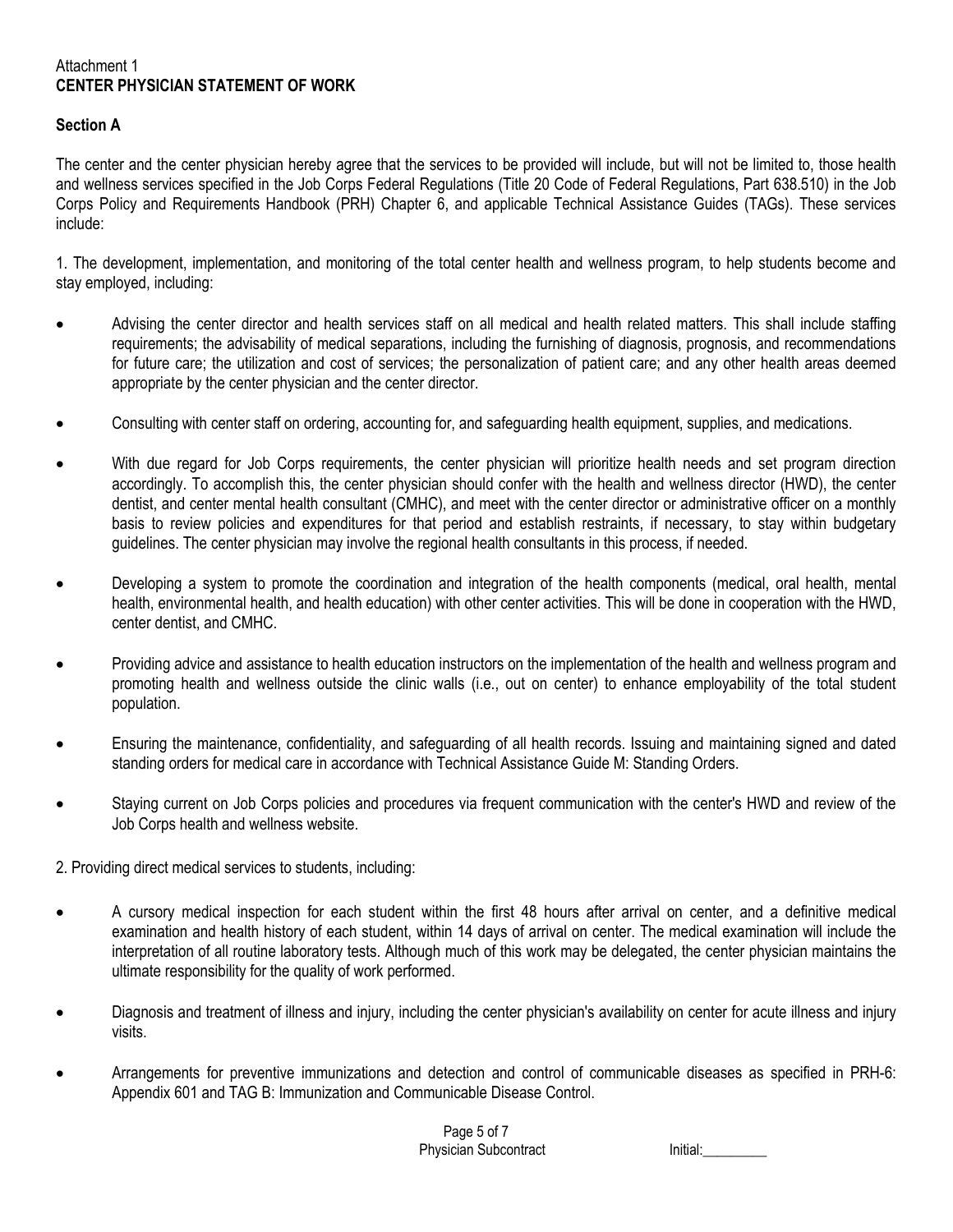- Provision of all necessary referrals for specialist and institutional care and assisting in reviewing follow up information from such off-center referrals.
- Providing a system of 24-hour emergency back-up coverage/referral.

# **Section B**

The center physician agrees to adhere to the policies, procedures, and guidelines established by Job Corps. The undersigned further agree that the center physician will have primary responsibility to implement the program outlined above and may be assisted by the Job Corps National Office and/or health consultants. The center physician, with the concurrence of the center director, may delegate by written and dated standing orders any of his/her responsibilities set forth in this contract to appropriate qualified staff. The center physician may delegate professional responsibilities set forth in this contract to another full- or part-time physician only with the center director's prior concurrence and a prior review of the secondary physician's qualifications by the regional director and regional medical consultant.

It is understood that the medical services provided by the center physician are subject to monitoring and review by Job Corps. The center physician may contact the regional medical consultant with any questions/concerns.

Under this agreement, the center physician is an independent contractor and not an employee or agent of the contractor or the Department of Labor, Job Corps. The center physician agrees to provide malpractice insurance to cover the physician's professional services to students. The center physician agrees to indemnify and save the center harmless from any expenses, including attorney's fees and also claims on account of damage to property or bodily injury (including death) which may be sustained by himself/herself or his/her employees in connection with work performed.

The center physician agrees to make no public statements concerning students or Job Corps activities without prior written approval of the center director or his designated representative.

All research projects and/or publications relating to Job Corps health activities will first be cleared through the National Office of Job Corps, Washington, D.C.